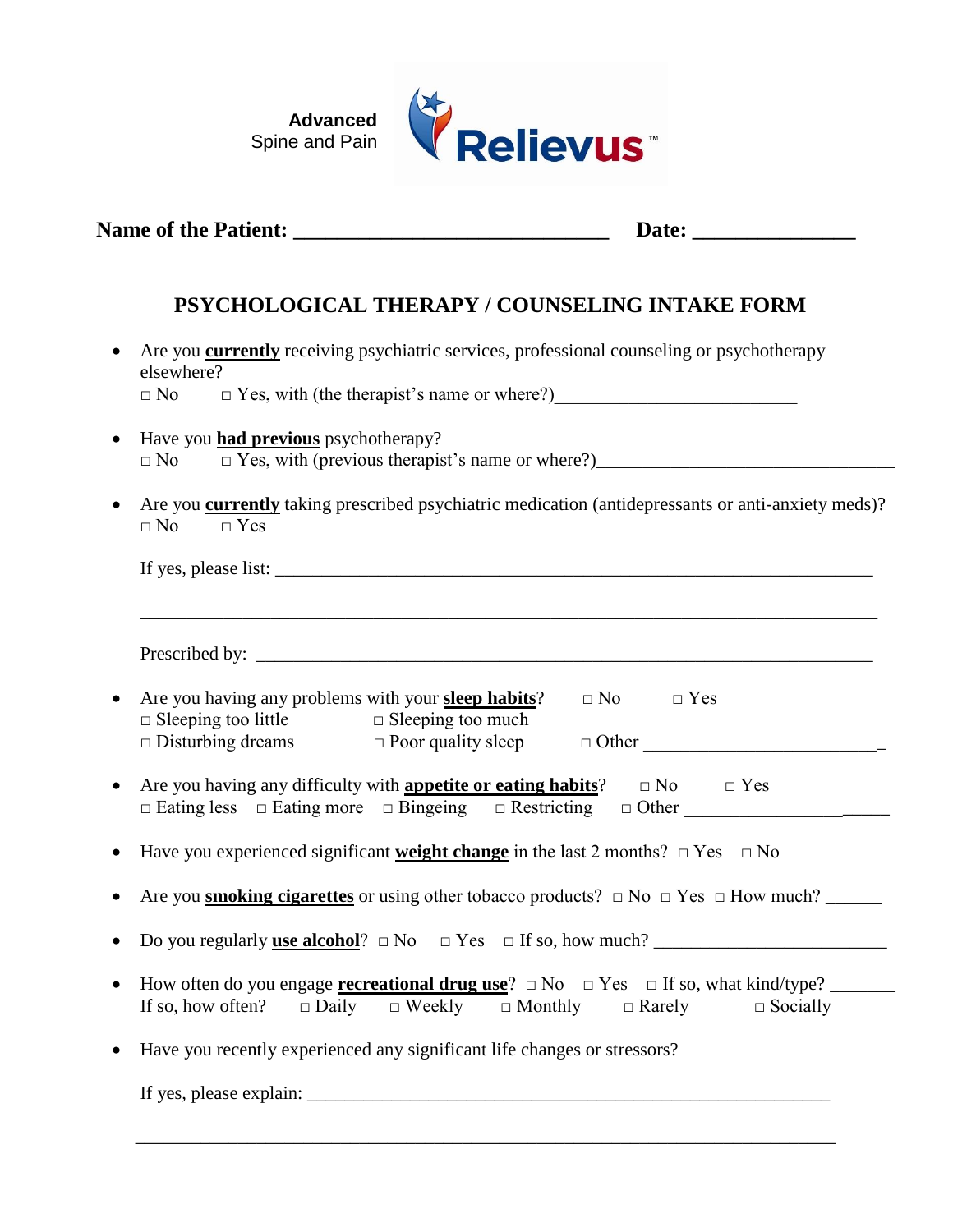| Depressed mood                                                       | $\Box$ Yes | $\square$ No |
|----------------------------------------------------------------------|------------|--------------|
| <b>Dramatic mood swings</b>                                          | $\Box$ Yes | $\square$ No |
| <b>Rapid speech</b>                                                  | $\Box$ Yes | $\square$ No |
| <b>Anxiety</b>                                                       | $\Box$ Yes | $\square$ No |
| <b>Panic attacks</b>                                                 | $\Box$ Yes | $\square$ No |
| <b>Phobias</b>                                                       | $\Box$ Yes | $\Box$ No    |
| <b>Sleep disturbances</b>                                            | $\Box$ Yes | $\Box$ No    |
| <b>Hallucinations</b>                                                | $\Box$ Yes | $\square$ No |
| <b>Unexplained losses of time</b>                                    | $\Box$ Yes | $\square$ No |
| <b>Unexplained memory lapses</b>                                     | $\Box$ Yes | $\square$ No |
| <b>Alcohol/substance abuse</b>                                       | $\Box$ Yes | $\square$ No |
| <b>Frequent body complaints</b>                                      | $\Box$ Yes | $\Box$ No    |
| <b>Eating disorder</b>                                               | $\Box$ Yes | $\square$ No |
| <b>Body image problems</b>                                           | $\Box$ Yes | $\square$ No |
| Repetitive thoughts (e.g. obsessions)                                | $\Box$ Yes | $\square$ No |
| <b>Repetitive behaviors</b><br>(e.g. frequent checking, hand washing | $\Box$ Yes | $\square$ No |
| <b>Homicidal thoughts</b>                                            | $\Box$ Yes | $\square$ No |
| <b>Suicidal Thoughts and/or attempts</b>                             | $\Box$ Yes | $\square$ No |

\_\_\_\_\_\_\_\_\_\_\_\_\_\_\_\_\_\_\_\_\_\_\_\_\_\_\_\_\_\_\_\_\_\_\_\_\_\_\_\_\_\_\_\_\_\_\_\_\_\_\_\_\_\_\_\_\_\_\_\_\_\_\_\_\_\_\_\_\_\_\_\_\_\_\_\_\_\_\_\_\_\_\_\_\_\_\_\_\_

\_\_\_\_\_\_\_\_\_\_\_\_\_\_\_\_\_\_\_\_\_\_\_\_\_\_\_\_\_\_\_\_\_\_\_\_\_\_\_\_\_\_\_\_\_\_\_\_\_\_\_\_\_\_\_\_\_\_\_\_\_\_\_\_\_\_\_\_\_\_\_\_\_\_\_\_\_\_\_\_\_\_\_\_\_\_\_\_\_

\_\_\_\_\_\_\_\_\_\_\_\_\_\_\_\_\_\_\_\_\_\_\_\_\_\_\_\_\_\_\_\_\_\_\_\_\_\_\_\_\_\_\_\_\_\_\_\_\_\_\_\_\_\_\_\_\_\_\_\_\_\_\_\_\_\_\_\_\_\_\_\_\_\_\_\_\_\_\_\_\_\_\_\_\_\_\_\_\_

\_\_\_\_\_\_\_\_\_\_\_\_\_\_\_\_\_\_\_\_\_\_\_\_\_\_\_\_\_\_\_\_\_\_\_\_\_\_\_\_\_\_\_\_\_\_\_\_\_\_\_\_\_\_\_\_\_\_\_\_\_\_\_\_\_\_\_\_\_\_\_\_\_\_\_\_\_\_\_\_\_\_\_\_\_\_\_\_\_

\_\_\_\_\_\_\_\_\_\_\_\_\_\_\_\_\_\_\_\_\_\_\_\_\_\_\_\_\_\_\_\_\_\_\_\_\_\_\_\_\_\_\_\_\_\_\_\_\_\_\_\_\_\_\_\_\_\_\_\_\_\_\_\_\_\_\_\_\_\_\_\_\_\_\_\_\_\_\_\_\_\_\_\_\_\_\_\_\_

\_\_\_\_\_\_\_\_\_\_\_\_\_\_\_\_\_\_\_\_\_\_\_\_\_\_\_\_\_\_\_\_\_\_\_\_\_\_\_\_\_\_\_\_\_\_\_\_\_\_\_\_\_\_\_\_\_\_\_\_\_\_\_\_\_\_\_\_\_\_\_\_\_\_\_\_\_\_\_\_\_\_\_\_\_\_\_\_\_

\_\_\_\_\_\_\_\_\_\_\_\_\_\_\_\_\_\_\_\_\_\_\_\_\_\_\_\_\_\_\_\_\_\_\_\_\_\_\_\_\_\_\_\_\_\_\_\_\_\_\_\_\_\_\_\_\_\_\_\_\_\_\_\_\_\_\_\_\_\_\_\_\_\_\_\_\_\_\_\_\_\_\_\_\_\_\_\_\_

• Have you recently experienced any of the following?

• What are your goals from psychotherapy/counseling?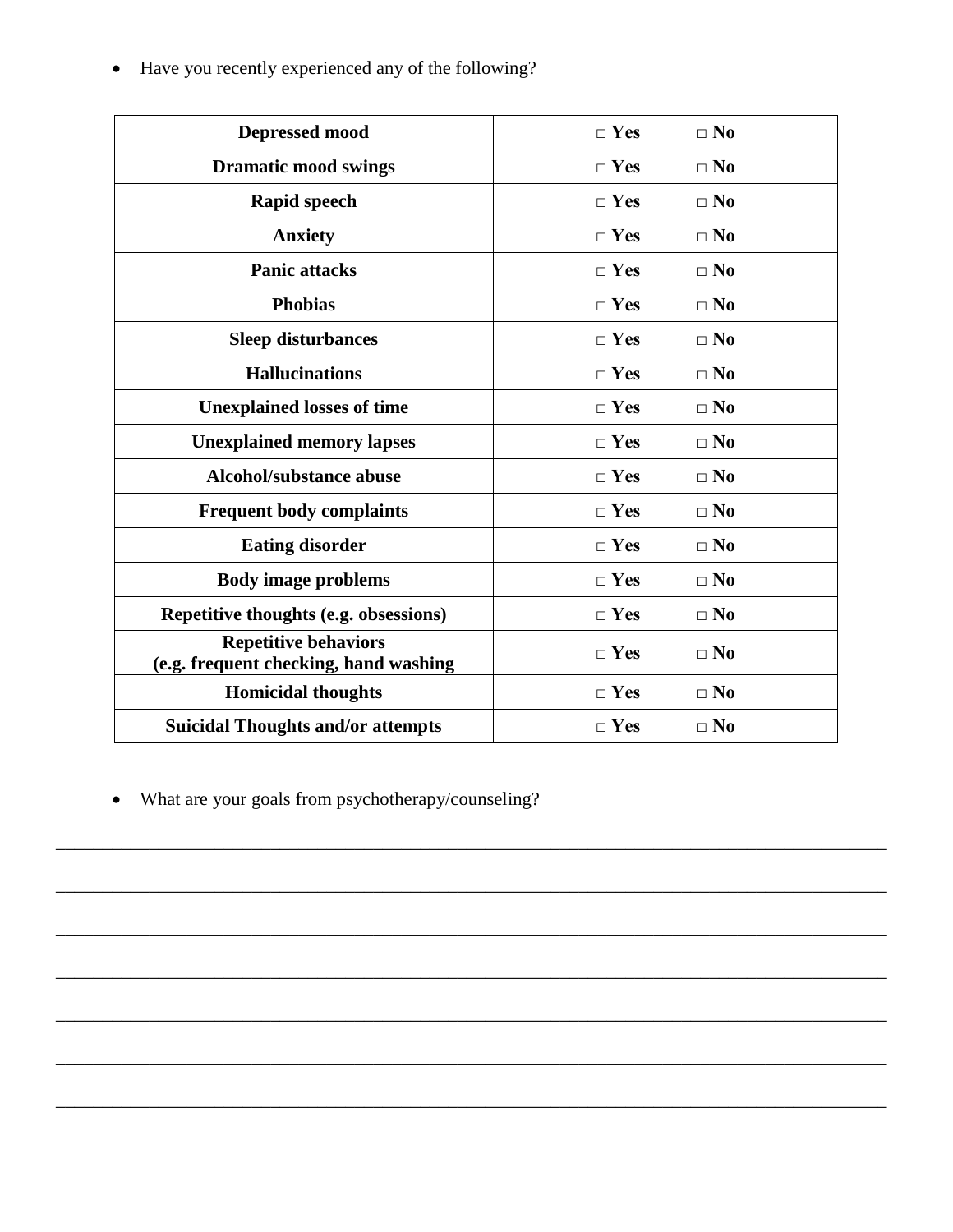## Over the last 2 weeks, how often have been bothered by any of the following problems?

| PHQ-9<br>(Depression Screening)                                                                                                                                                    | Not at<br>all | <b>Several</b><br>days | <b>More</b><br>than<br>half the<br>days | <b>Nearly</b><br>every<br>day |
|------------------------------------------------------------------------------------------------------------------------------------------------------------------------------------|---------------|------------------------|-----------------------------------------|-------------------------------|
| Little interest or pleasure in doing things                                                                                                                                        | $\bf{0}$      | 1                      | $\mathbf{2}$                            | 3                             |
| Feeling down, depressed or hopeless?                                                                                                                                               | $\bf{0}$      | 1                      | $\mathbf{2}$                            | 3                             |
| Trouble falling or staying asleep, or sleeping too<br>much?                                                                                                                        | $\bf{0}$      | 1                      | $\mathbf{2}$                            | 3                             |
| Feeling tired or having little energy?                                                                                                                                             | $\bf{0}$      | 1                      | $\mathbf{2}$                            | 3                             |
| Poor appetite or overeating?                                                                                                                                                       | $\bf{0}$      | 1                      | $\mathbf{2}$                            | 3                             |
| Feeling bad about yourself – or that you are a<br>failure of have let yourself or your family down?                                                                                | $\bf{0}$      | 1                      | $\mathbf{2}$                            | 3                             |
| Trouble concentrating on things, such as reading<br>the newspaper or watching TV?                                                                                                  | $\bf{0}$      | 1                      | $\mathbf{2}$                            | 3                             |
| Moving or speaking so slowly that other people<br>could have noticed? Or the opposite - being so<br>fidgety or restless that you have been moving<br>around a lot more than usual? | $\bf{0}$      | 1                      | $\mathbf{2}$                            | 3                             |
| Thoughts that you would be better off dead or of<br>hurting yourself in some way?                                                                                                  | $\bf{0}$      | 1                      | $\mathbf{2}$                            | 3                             |
| <b>TOTAL</b>                                                                                                                                                                       |               |                        |                                         |                               |

If you checked off **ANY** problems, how **DIFFICULT** have these problems made it for you to do your work, take care of things at home, or get along with other people?

□ Not at all □ Somewhat difficult □ Very difficult □ Extremely difficult